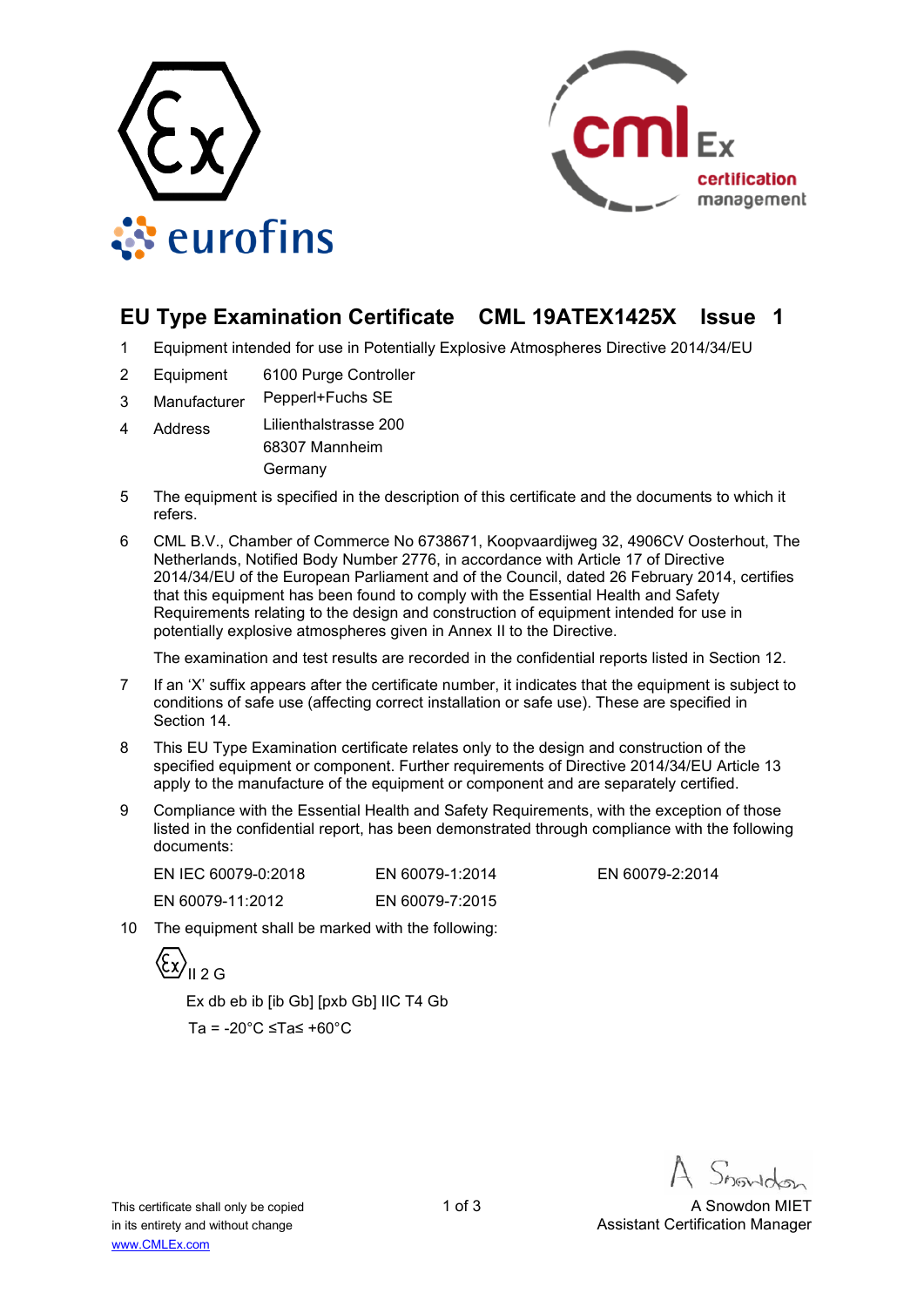



## **11 Description**

The 6100 Purge Controller, 6100-MP-EX-XX-XX-XXX, consists of an Ex e certified main enclosure housing the controller portion of the Purge and Pressurization system with associated Ex certified cable entry devices. Also incorporated are Ex e certified terminals used for the non-intrinsically safe circuits such as the incoming power supply, an intrinsically safe solenoid valve and a pipe assembly used to supply the air/inert gas to the intended pressurised enclosure.

Forming part of the 6100 Purge Controller is the Enclosure Protection Vent (EPV-6100-MP-XXX-XXX) is intended to be mounted onto the final purged and pressurized equipment assembly.

The EPV-6100-MP-XXX-XXX is a fabricated sheet metal enclosure. Inert gas/air flow enters the vent via an orifice plate fitted between the rear of the EPV and the intended pressurized enclosure. The orifice plate is of a fixed overall size, however the size of the orifice is specific to the application, depending on flow rate and pressurization requirements. Fitted internally to the EPV is a pressure switch, considered as simple apparatus and is controlled by the Purge and Pressurization System.

## **Control Unit**

| 6100-MP-EX-AC-01-XXX | Purge control unit, AC powered, UIC pre-installed in control unit           |
|----------------------|-----------------------------------------------------------------------------|
| 6100-MP-EX-AC-02-XXX | Purge control unit, AC powered, UIC provided separately for remote<br>mount |
| 6100-MP-EX-DC-01-XXX | Purge control unit, DC powered, UIC pre-installed in control unit           |
| 6100-MP-EX-DC-02-XXX | Purge control unit, DC powered, UIC provided separately for remote<br>mount |

For the above, XXX stands for any alphanumerical characters describing a variation in the pneumatic system or enclosure.

## **Vent**

| EPV-6100-MP-020-YYY | Enclosure vent, with orifice plate allowing for 2,000 L/min                                                                   |
|---------------------|-------------------------------------------------------------------------------------------------------------------------------|
| EPV-6100-MP-050-YYY | Enclosure vent, with orifice plate allowing for 5,000 L/min                                                                   |
| EPV-6100-MP-080-YYY | Enclosure vent, with orifice plate allowing for 8,000 L/min                                                                   |
| EPV-6100-MP-110-YYY | Enclosure vent, with orifice plate allowing for 11,000 L/min                                                                  |
| EPV-6100-MP-140-YYY | Enclosure vent, with orifice plate allowing for 14,000 L/min                                                                  |
| EPV-6100-MP-ZZZ-YYY | Enclosure vent, with custom size orifice plate, ZZZ stands for any<br>alphanumerical characters describing another flow rate. |

For the above YYY stands for any alphanumerical characters describing a different sealing pressure

| Low pressure sensor (mechanically modified EPV-6000)                                         |  |  |  |
|----------------------------------------------------------------------------------------------|--|--|--|
|                                                                                              |  |  |  |
| User Interface Controller (installed inside control unit, accessible from<br>outside)        |  |  |  |
| 6100-MP-EX-UIC-01 + IP54 Enclosure in accordance with IEC 60529<br>(for remote installation) |  |  |  |
|                                                                                              |  |  |  |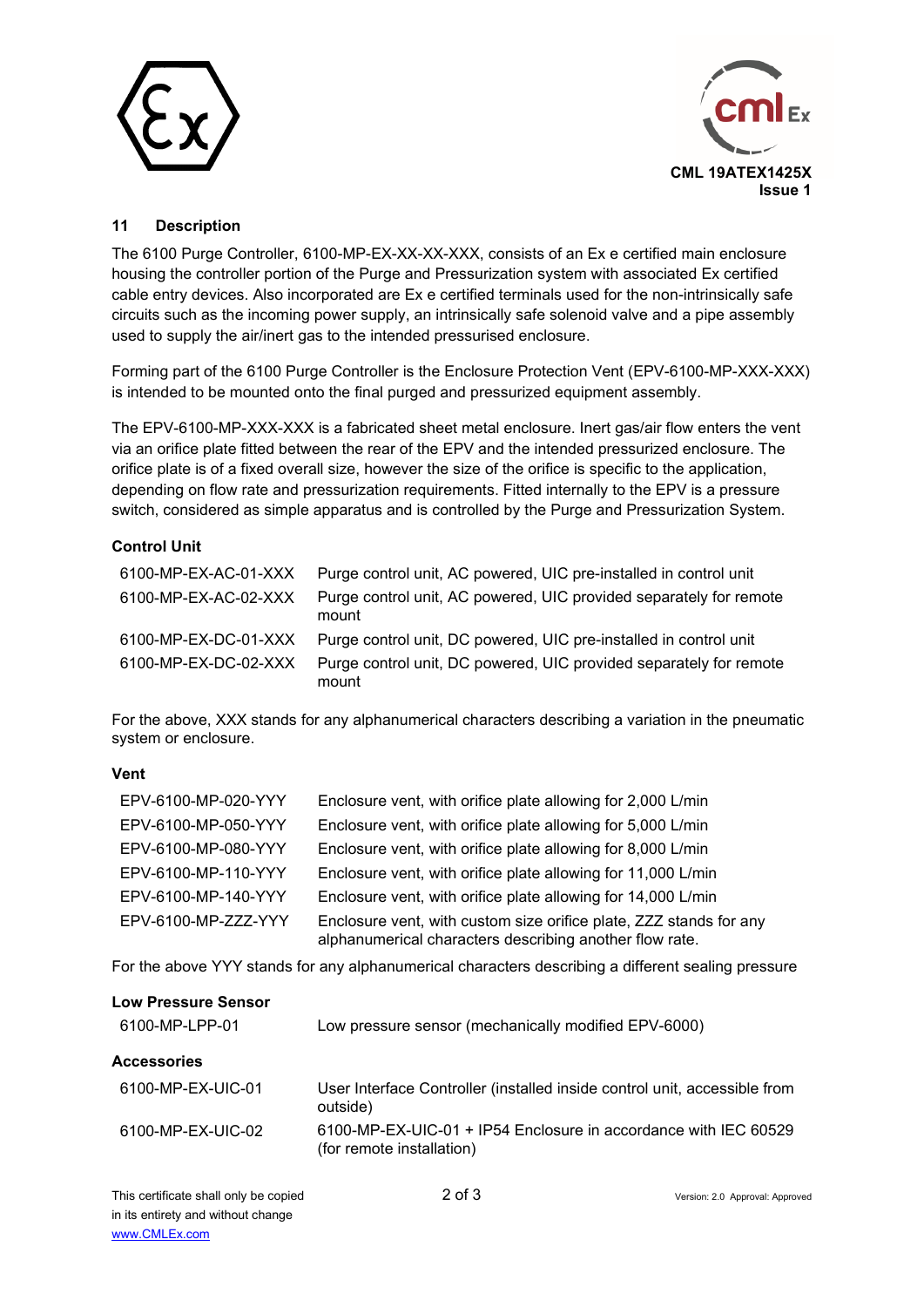



#### **Other Accessories**

6000-TSEN-01 Temperature sensor

### **Variation 1**

This variation introduced the following modifications:

- i. Update of the equipment nomenclature to allow differentiation between variations for non-controlled parameters.
- ii. Removal of an option of I.S. solenoid valve.
- iii. Update of company name to Pepperl+Fuchs SE.
- iv. Correction of typographical errors on the certification drawings.
- v. Update to the mounting dimensions in the user manual.
- vi. Update of CML B.V.'s address on this certificate.

#### **12 Certificate history and evaluation reports**

| <b>Issue</b> | Date       | <b>Associated report</b> | <b>Notes</b>                |
|--------------|------------|--------------------------|-----------------------------|
|              | 23/10/2019 | R12484A/00               | Prime release               |
|              | 02/09/2020 | R13385A/00               | Introduction of Variation 1 |

Note: Drawings that describe the equipment or component are listed in the Annex.

## **13 Conditions of Manufacture**

The following conditions are required of the manufacturing process for compliance with the certification.

13.1 Where the product incorporates certified parts or safety critical components, the manufacturer shall ensure that any changes to those parts or components do not affect the compliance of the certified product that is the subject of this certificate.

## **14 Specific Conditions of Use (Special Conditions)**

The following conditions relate to safe installation and/or use of the equipment.

- 14.1 The equipment shall only be fitted with suitably certified cable entry devices and/or blanking plugs appropriate to the application.
- 14.2 The non-metallic membrane touchpad and display and the non-metallic coil housing on the intrinsically safe solenoid valve are potential electrostatic discharge hazards. Use only water damp cloth and allow to air dry for cleaning the devices. Do not use or install in high charge areas.
- 14.3 Do not wipe off 6000-TSEN-xx sensor with dry cloth or use in the presence of high charge generating processes such as ionizers or electrostatic equipment.